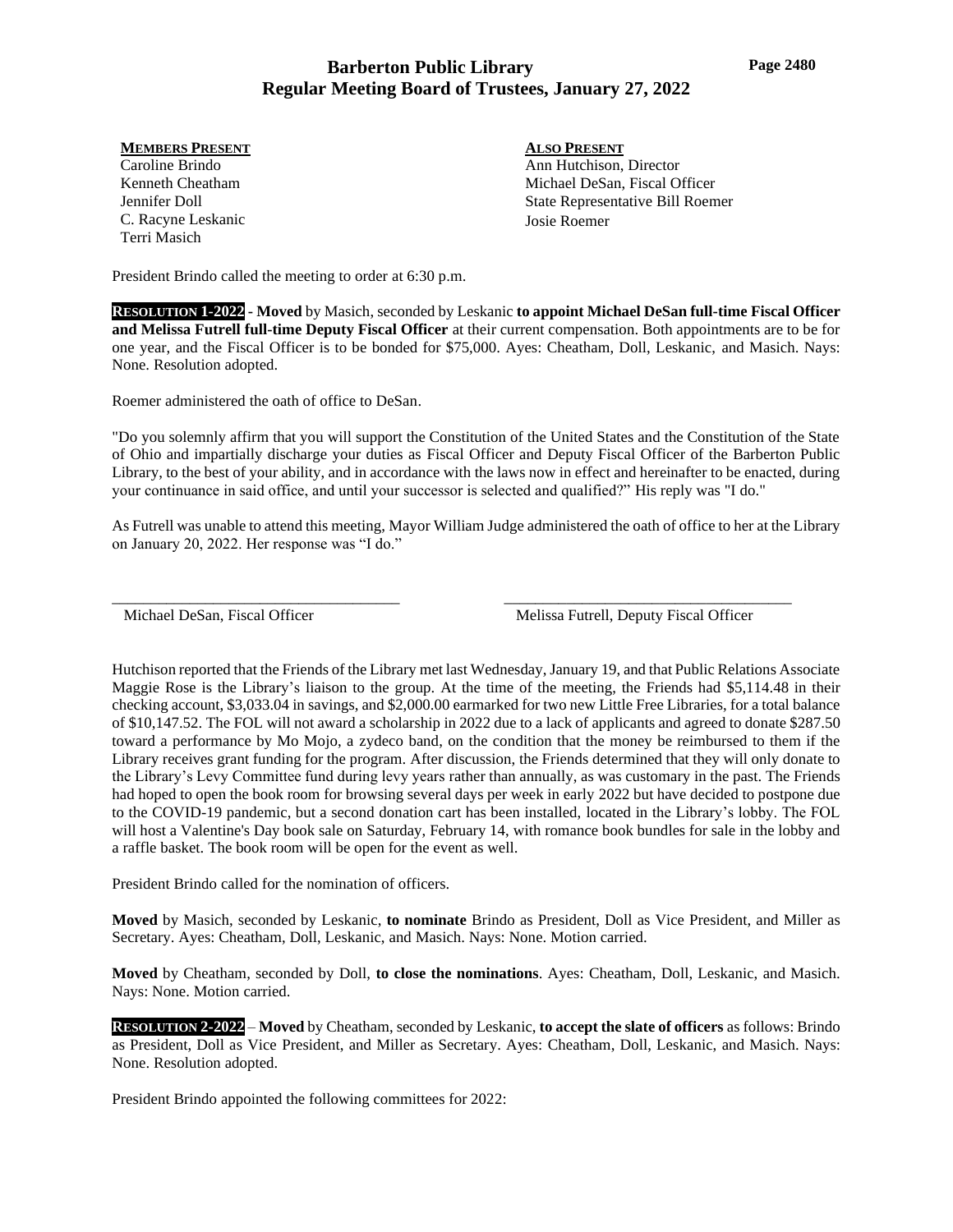Building and Equipment – Miller (Chair), Cheatham, and Leskanic Finance and Audit – McMullen (CH), Cheatham, and Masich Personnel – Doll (CH), Leskanic, and Masich Summit County Trustees Council – Brindo (delegate) and Doll (alternate)

**Moved** by Masich, seconded by Leskanic, **to schedule all regular Board meetings for 2022** at 6:30 p.m. on the following dates: January 27, February 24, March 24, April 28, May 26, June 23, July 28, August 25, September 22, October 27, November 17, and December 15. The Public Records Commission will meet prior to the June meeting. Ayes: Cheatham, Doll, Leskanic, and Masich. Nays: None. Motion carried.

**Moved** by Doll, seconded by Masich, **to accept the minutes** of the December 2021 Board meeting. Ayes: Cheatham, Doll, Leskanic, and Masich. Nays: None. Motion carried.

### **DIRECTOR'S REPORT**

**Circulation:** December 2022 circulation was 20, 870, down 19.6% from December 2019 and 0.9% from December 2020, and down just slightly from November 2021. Year to date, circulation is 266,109, up 10.7% over 2020. eMedia circulation through Overdrive was 5,163 in December 2021, up 14.8% from December 2019 and down 4.4% from last December. An additional 285 eMedia titles were borrowed through Hoopla in December 2021, up 29% from December 2020. Circulation of audiovisual materials was 5,818, down 41% from December 2019 and 13.7% from December 2020, and accounting for 27.9% of the month's total circulation.

In December 2021, 6,369 people visited the Library, down 27.6% from December 2019 and up 263.1% over December 2020. Of those visitors, 743 received curbside service and 97 visited the Community Health Library. Staff issued 102 new patron cards, down 20.9% from December 2019 and up 142.9% from December 2020, answered 3,516 reference questions, and made 67 homebound deliveries. The Library's website was visited 2,351 times, there were 2,388 wireless sessions, and 771 computer-use sessions. In December, 790 items were added to the collection and 1,861 items were withdrawn.

**Programs & Publicity:** Hutchison distributed the December 2021 publicity packet. In December 2021, 791 people attended 33 live programs and outreach events, either in person or via Zoom and Facebook Live, showing a decrease of 2.9% in the number of programs and 26.7% in attendance as compared to December 2019, and an increase of 10% in the number of programs and 93.4% in attendance over December 2020. An additional 1,137 people participated in or viewed 25 passive and recorded programs and outreach events in December 2021, for a total of 1,928 participants at 58 events. Additionally, 146 people attended 32 non-Library programs in December 2021.

Hutchison highlighted several upcoming programs of note, including Valentines for Seniors, which invites community members to drop off hand-made or store-bought Valentine's cards before February 12 that will then be distributed to residents in local assisted living facilities and homebound Library patrons. A limited number of craft kits for the program will be available February 1. This program was popular when introduced in 2021, with 180 cards collected and delivered to Barberton's senior citizens. Also of note is Opera: it's not just old...or Italian, which will be held in the Spillette Meeting Room this Saturday, January 29 at 11:00 a.m., and a Mardi Gras Mini-Float contest, with craft kits available on February 1 and entries on display beginning February 22.

Hutchison shared index cards that were created at the Guerilla Kindness Notes program, which was held on January 18 and was also available as a take and make craft kit. The program invited teens to decorate index cards with notes of support and kindness, which will be hidden in books throughout the Library for patrons to find.

Hutchison shared that the Reference Department received a large donation of crafting materials, including stamps, ink, paper, and colored pencils, from patron and FOL President Janet Ehrich, who stated that the Library's take and make craft kits and online craft programs have helped her get through the COVID-19 pandemic.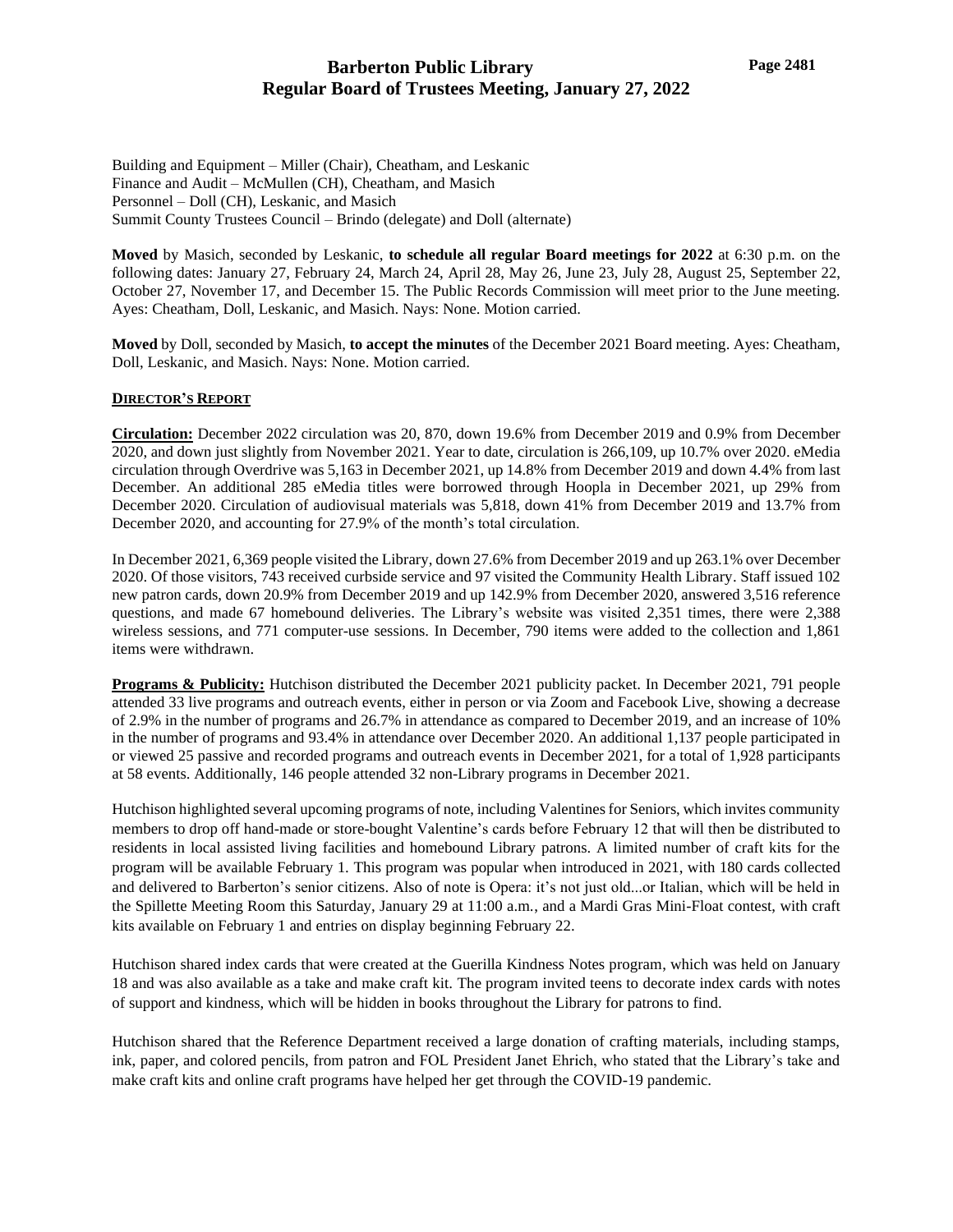### **Donations:**

Barbara Kirbawy - \$100 Magic City Kiwanis - \$300, in support of Craft **Connections** 

Magic City's Remarkable Diner - \$55.35 Anonymous - 319 books, 8 computer games, 121 DVDs

**Moved** by Masich, seconded by Doll, **to accept the donations**. Ayes: Doll, Cheatham, Leskanic, and Masich. Nays: None. Motion carried.

**Mission Moment**: Hutchison shared canvas paintings that each staff member in the Children's Department received from the Romig family, who regularly attend storytimes and other children's programming.

**Other**: Hutchison presented the Board with several hiring recommendations.

**RESOLUTION 3-2022** – **Moved** by Masich, seconded by Leskanic, **to hire Lindsey McCallum** as a part-time Library Assistant in the Customer Services Department, regularly scheduled 20 hours per week at \$9.43 per hour, effective January 3, 2022. Ayes: Cheatham, Doll, Leskanic, and Masich. Nays: None. Resolution adopted.

**RESOLUTION 4-2022** – **Moved** by Cheatham, seconded by Doll, **to hire Robin Storad** as a part-time Library Assistant in the Customer Services Department, regularly scheduled 20 hours per week at \$9.43 per hour, effective January 3, 2022. Ayes: Cheatham, Doll, Leskanic, and Masich. Nays: None. Resolution adopted.

**RESOLUTION 5-2022** – **Moved** by Masich, seconded by Cheatham, **to hire Andrew Weaver** as a part-time Library Assistant in the Customer Services Department, regularly scheduled 20 hours per week at \$9.43 per hour, effective January 3, 2022. Ayes: Cheatham, Doll, Leskanic, and Masich. Nays: None. Resolution adopted.

Hutchison informed the Board that the Library's annual Staff Development Day will be held on Monday, February 21, 2022. Activities for the day will include department meetings, a strategic planning session, and training sessions on diversity, equity, and inclusion and suicide prevention.

Hutchison shared that former Reference Services Manager Paula Wagner applied for and received \$10,872.00 in Emergency Connectivity Grant funding, to be used for new laptops and Chromebooks. DeSan will oversee the remainder of the grant process in Wagner's absence.

Hutchison noted that the Library's Collection Development policy was included in this month's Board packet due to the recent increase in book challenges in school libraries nationwide, and that she was contacted this week by a reporter from the Akron Beacon Journal for information regarding BPL's procedures for challenged materials. She reviewed the policy, which includes a Request for Reconsideration form for challenged materials, as well as the American Library Association's Library Bill of Rights, Freedom to Read Statement, and Freedom to View Statement.

Hutchison reviewed a report of continuing education completed by Library staff in 2021.

### **FISCAL OFFICER'S REPORT**

The Public Library Fund tax distribution for the month of January 2022 for the Barberton Public Library was \$96,459.44.

DeSan reviewed the financial reports, bank reconciliations, and bills paid for the month of December 2021.

**Moved** by Masich, seconded by Leskanic, **to accept the financial report, bank reconciliations, and bills** paid for the month of December 2021. Ayes: Cheatham, Doll, Leskanic, and Masich. Nays: None. Motion carried.

**RESOLUTION 6-2022** – **Moved** by Doll, seconded by Cheatham, to **allow mileage reimbursement of Libraryapproved use of a private vehicle in 2022 at the rate of 58.5¢ per business mile driven**, as adopted by the Internal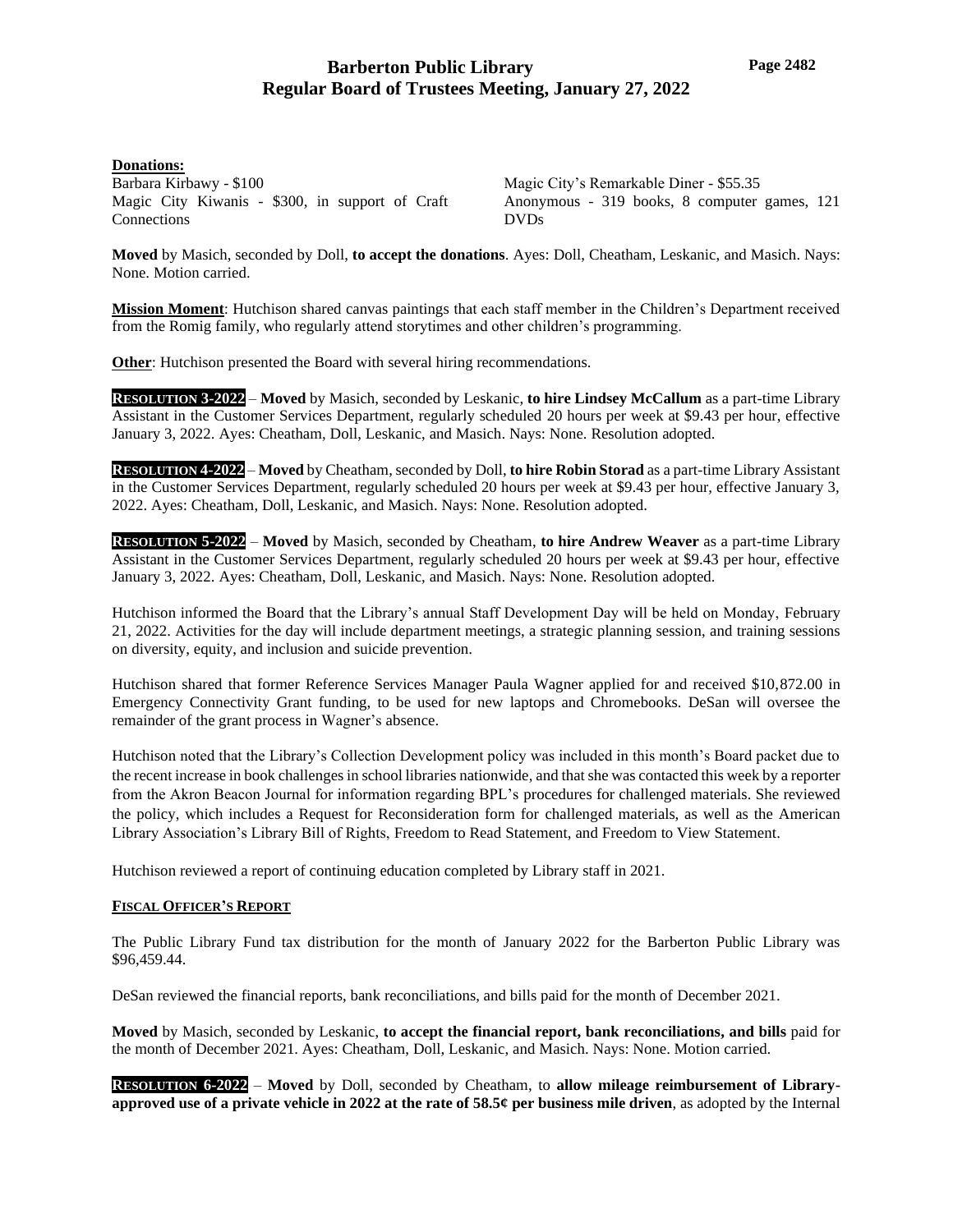Revenue Service, effective January 1, 2022. Ayes: Cheatham, Doll, Leskanic, and Masich. Nays: None. Resolution adopted.

### **COMMITTEE REPORTS**

**Finance and Audit Committee**: No meeting held.

**Personnel Committee**: No meeting held.

**Building and Equipment Committee**: No meeting held.

**Summit County Library Trustees Council**: No meeting held.

#### **COMMUNICATIONS AND CORRESPONDENCE**

**OLC Legislative Update**: Hutchison informed the Board that the Ohio Library Council's annual Library Trustee Workshop will be held on Saturday, March 12, 2022 in Dublin, Ohio, with a virtual option available as well. Topics include Boardmanship, library finances, legislative and legal issues, and the importance of diversity, equity, and inclusion in public libraries. The deadline to register is March 4, and the Library will register and pay for any interested Board members.

Hutchison shared that House Bill 51 would permit public bodies to hold virtual meetings. The Ohio Senate has passed the bill, which would go into effect immediately if approved by the House and signed by the Governor.

**Community Correspondence**: Hutchison shared that Reference Department prepared Christmas care packages for the Library's homebound patrons, as well as details of a phone call from one of the patrons thanking them for the gift.

#### **OLD BUSINESS**

**COVID-19 Updates**: Hutchison informed the Board that 2,153 COVID-19 rapid test kits were distributed by Library staff in December 2021, with a total of 7,627 being distributed to community members since the service was launched in September 2021. The Ohio Department of Health announced on January 12 that they would be adjusting their COVID-19 test kit allocation strategy to ensure that public schools receive an adequate supply of tests and will be suspending shipments to other community partners, including libraries and local health departments. Since then, the Library has not received any test kits, and Hutchison is unsure when distribution to libraries will resume.

Hutchison reminded the Board that their Strategic Plan Goal Setting Retreat is scheduled for Thursday, February 17 from 5:00 to 9:00 p.m., and that all Board members are encouraged to attend. The session will be facilitated by Northeast Ohio Regional Library System Director Betsy Lantz.

The Board scheduled a Personnel Committee Meeting for Thursday, February 24, 2021 at 5:30 p.m. to discuss salaries. DeSan will provide the Board with information and recommendations in advance of the meeting.

#### **NEW BUSINESS**

Hutchison presented the Board with a liquor permit request from Casa Del Ranchero, located at 564/566 West Tuscarawas Avenue. The Board had no opposition to the request.

**Moved** by Masich, seconded by Leskanic, **not to contest Casa Del Ranchero's liquor permit request**. Ayes: Cheatham, Doll, Leskanic, and Masich. Nays: None. Motion carried.